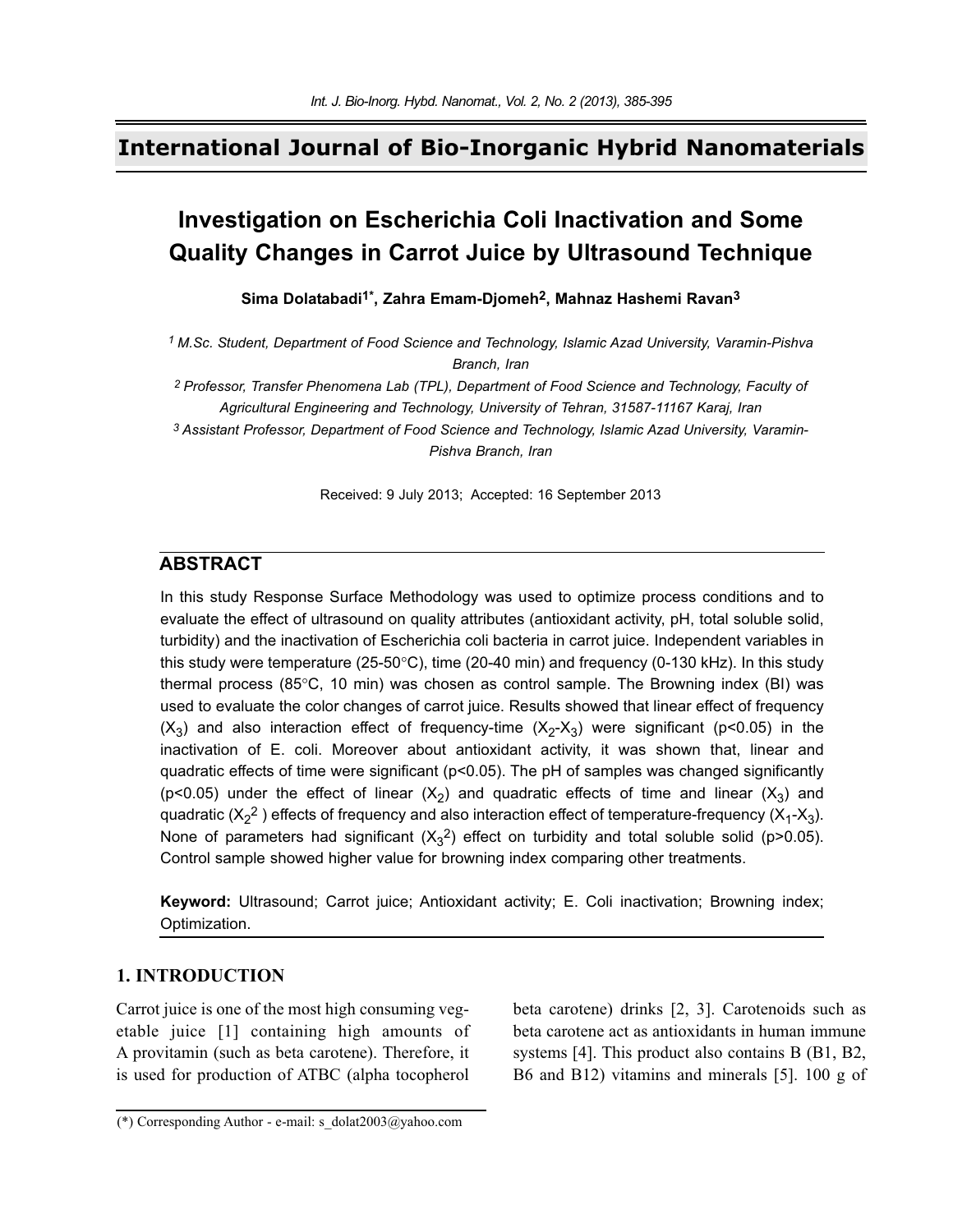fresh carrot juice contains 0.08 g Ca, 0.53 g P and 0.001 g Fe. Carbohydrate, fat and proteins are found at the amounts of 2.6, 0.10 and 0.9 g in 100 g of carrot juice respectively. Regarding beta carotene, this value is 1980 μg in100 g of fresh carrot juice [6]. Concerning acidity, carrot juice is considered as a low acid food due to its moderate  $(pH = 6)$ , due to its pH, a bacterial infection control is required [7]. Heat treatment is a common expensive way of microorganisms' inactivation in fruit juices which reduces the number of most resistant pathogens to 5 logs [8]. Furthermore, this method has some undesirable effects on food quality in terms of flavor. Thus tendency is to propose a new method that can improve shelf-life of the product while decrease these effects [9]. Membrane filtration, osmotic dehydration, electrical pulse, irradiation, high pressure and ultrasound are some non-thermal new methods [10]. The intensity of micro-organism's inactivation by ultrasound treatment depends on the type of microorganism, environmental conditions and process parameters. It has been reported that this non thermal technique didn't have damaging effects on spherical cells as well as on spores [11]. Power ultrasound (high intensity) combined with other methods have been successfully applied for the disinfection of various food products. Other methods consist of heat treatment, chlorination, and the use of hydrogen peroxide and etc. [12, 13]. In a study the use of sonication (50W, 20 kHz) along the concentration and storage at high pressure led to decrease in salmonella count in orange juice [14]. In another study in 2011, it was found that sonication can improve the quality of lemon juice [15]. Sonication is an effective method for reduction in process time and enhancing output due to its low energy consumption [16, 17].

In this study Response Surface Methodology (RSM) was used to optimize ultrasound treatment conditions including temperature, time and frequency and base on some response variables to evaluate the ability of ultrasound in *Escherichia coli* destruction. in *Escherichia coli* is a gram negative rod shaped non sporogenic bacterium with a length of 2  $\mu$ , diameter of 0.5  $\mu$  and volume of 0.6-0.7 μ and can live on a broad range of substrates [18]. Quality characteristics of carrot juice (such as pH, total soluble solids, turbidity and antioxidant activity) are also investigated in this study. Moreover the browning index of carrot juice samples is studied by the way of Duncan's multiple rang test.

### **2. MATERIALS AND METHODS**

#### *2.1. Chemicals*

Analytical grade of Methanol (99.9%), hydroxide sodium, phenolphetalein, 2,2-Diphenyl-1-picrylhydrazyl (DPPH) were purchaced from Merck Co. (Darmstadt, Germany). Culture mediums including Tryptic Soy Agar (TSA), Tryptic Soy Broth (TSB) were also bought from Merck Co. (Darmstadt, Germany).

#### *2.2. Methods*

#### *2.2.1. Carrot juice preparing*

Carrot cultivar (Daucus carota L.) in the best quality and value of 50 kg were obtained from local market (IRAN, Boen Zahra region) and kept at ambient temperature until juice extraction. According to the mentioned method in [19] with a little modification, whole of carrots were peeled slightly and washed with potable water and cut into smaller size and immediately converted into carrot juice using juice extractor (Toshiba juicer Jc-17E, Japan). Then prepared carrot juice was filtered by a sterile 3-fold cotton cloth and homogenized using a sterile tool like spoon and kept in PET bottles at 40C. This procedure was done in order to use the same batch of carrot juice during all experiments.

### *2.2.2. Activation of Escherichia coli and inoculation in carrot juice*

The bacterium tested was prepared as lyophilized ampoule from Iranian industrial collection of bacteria and fungi. All contents of the ampoule were transferred to 20 mL culture medium (Becton Dikinson) and incubated at 35°C for 24 hours [20]. Then it was used for preparation of culture inside the sterile micro tube. The inoculation of bacterium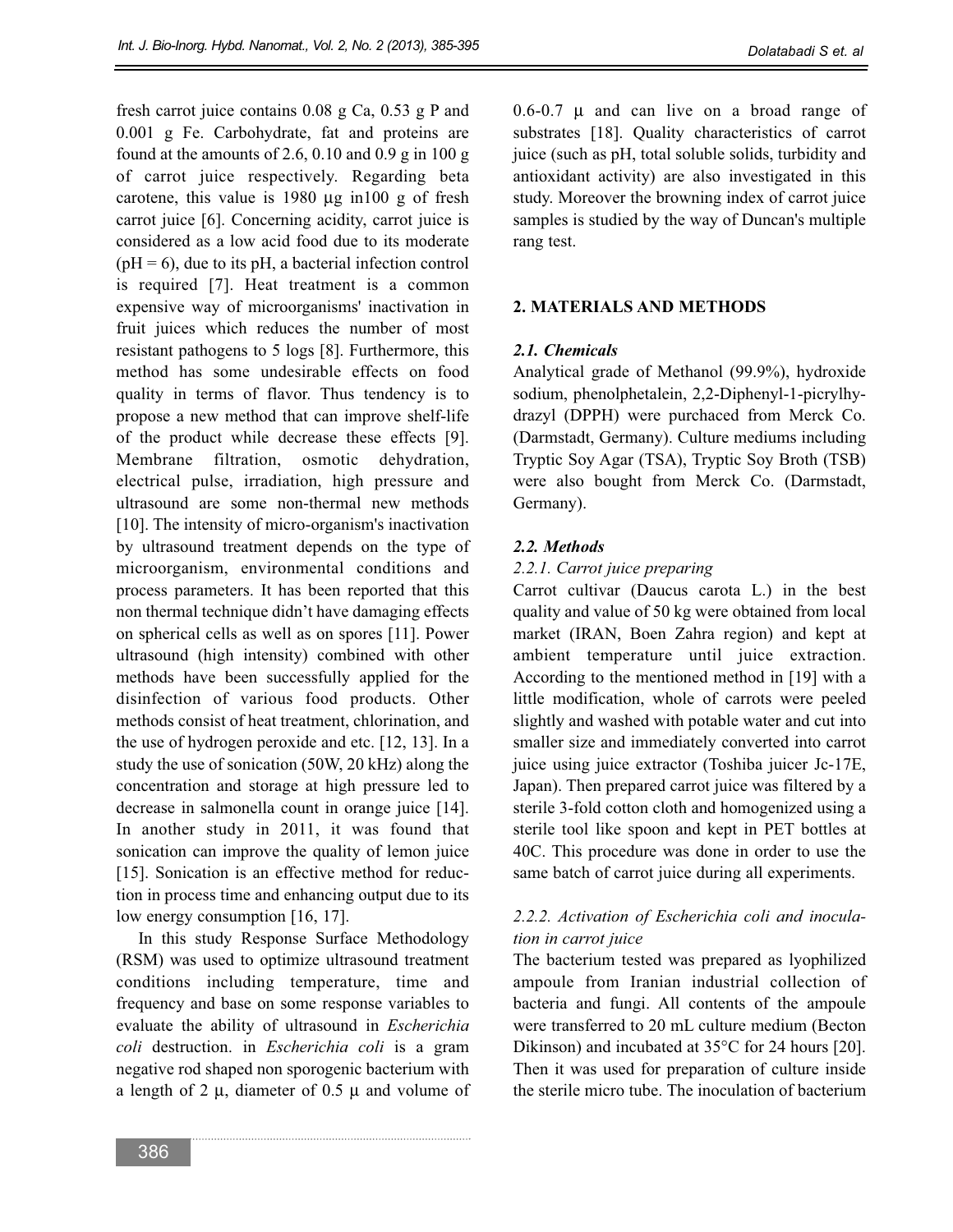into carrot juice was performed according to method described in [20, 21] with a little modification. Before inoculation of bacterium to carrot juice samples, in order to obtain the same concentration of inoculated volume for all experiments, light density of inoculated suspension was measured at 600 nm by UV-Vis spectrophotometer (CECILE-2, UK) according to Mack Far land standard, and all of the inoculated carrot juice samples were exposed to ultrasound treatment after 10 min of inoculation.

### *2.2.3. Ultrasound treatment*

Glass bottles involved inoculated carrot juice, were put into an ultrasonic bath model (UP200S, Hielscher Ultrasonic GmbH, Teltow, Germany). Temperature was kept constant by re-circulating coolant setting part (ethylene glycol: water, 50:50) during the procedure. Frequency (0-130 kHz) was also performed by adjusting the ultrasonic system in time periods of (20-40 min). Each experiment was done in triplicate.

# *2.2.4. Thermal treatment*

A same sample was prepared as the control sample and it was exposed to thermal pasteurization treatment (85°C, 10 min) and after that it was cooled until 20-25°C. This procedure was done in triplicate.

# *2.2.5. Survival assay*

Immediately after ultrasound process different dilutions (6 dilutions) were prepared by ringer solution under sterile conditions. Two plates of each dilution were incubated on medium (TSA) surface (Becton Dikinson) at 35°C for 48 hours. The survival rate was expressed as cfu/mL [20].

### *2.2.6. Antioxidant activity*

According to method mentioned in [22] with a slight modification, 2,2-Diphenyl-1-picrylhydrazyl methanolic solution (DPPH) was used to measure antioxidant activity of treated carrot juice samples. 1 mL of different diluted of treated carrot juice samples was mixed with 3 mL of DPPH solution in methanol (25 mg/L) which was daily prepared.

After mixing (IKA, vortex Genius 3, Germany), samples were kept in a dark place for about 30 min without any movement. Then samples were centrifuged for 10 min at 5000 rpm. Samples absorbance was measured at 515 nm by UV-Vis (CecilCE2502, Cecil Ins., England). Similarly to methods described in [22, 23] antioxidant activity of samples was presented in terms of EC50. Following equation was obtained by standard curve of DPPH methanolic solution,  $Y = 27.968X + 3.8801$  $(r^2= 0.992)$ . Remained DPPH concentration in samples (Y) was obtained by the way of putting the amount of samples absorbance (X). Furthermore, the control solution was prepared with similar proportions to the major samples using methanol until the remained DPPH percentage is also calculated.

$$
\%DPPH_{\text{Rem}} = \frac{[DPPH]}{[DPPH]} \text{ of control sample}
$$

[DPPH] of control sample is the initial concentration of DPPH and  $[DPPH]_t$  is DPPH concentration in treated sample.

# *2.2.7. Turbidity*

Treated samples were diluted with distilled water (1:10 v/v). Turbidity of treated carrot juices was measured using a turbid meter (Portable TURB 350 IR, TUV) and was presented as Nephelometric Turbidity Units (NTU).

# *2.2.8. Total soluble solids*

Total soluble solids were measured using a refractionmeter (ART.53000C, TR di Turoni & c.snc, Forli, Italy) and expressed as Brix at ambient temperature (approx. 25°C) [24].

# *2.2.9. pH*

pH was evaluated at ambient temperature (approx. 25°C) using a pH meter (IKA, RCT, and Basic Germany) which was calibrated with buffer 7.0.

# *2.2.10. Browning index*

Color of treated carrot juices was determined using a Hunter-Lab Color Flex (A60-1010-615 model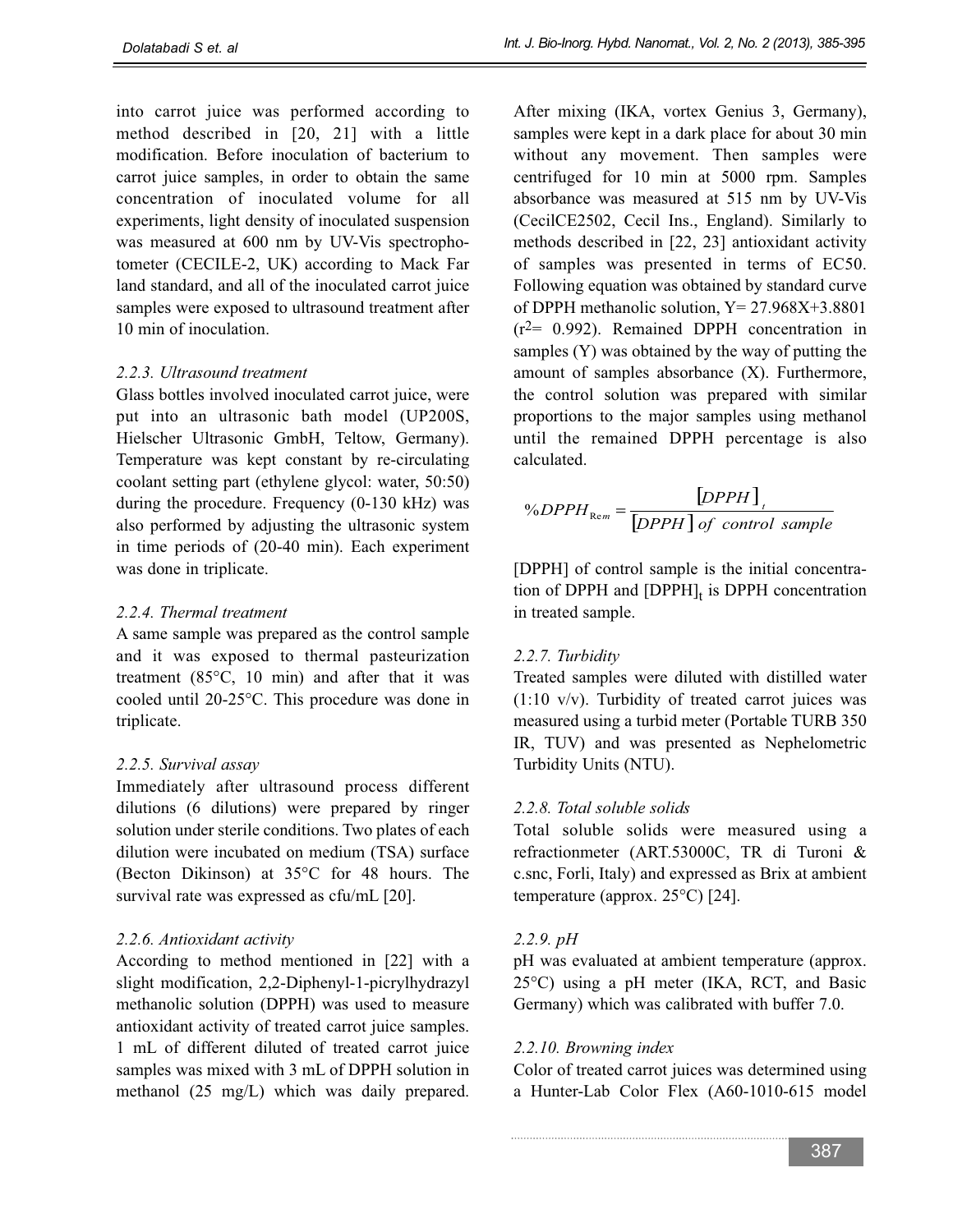colorimeter, Hunter Lab, Reston, VA). Three color parameters (L, a, b) were used to describe exact 3D situation of color. So samples were poured into the instrument cell and color parameters were read three times. Presence of browning pigments in samples was calculated by browning index (BI), where L, a and b are correlated with (light/dark), (red/green) and (yellow/blue) spectrums respectively [25, 26].

$$
BI = \frac{[100(x - 0.31)]}{0.17}
$$

$$
x = \frac{(a + 1.75L)}{(5.645L + a - 3.012b)}
$$

*2.3. Experimental design and statistical analysis* In this study Response Surface Methodology was used to evaluate the effect of ultrasound treatment

independent variables including temperature  $X_1$ (25-50°C), time X2 (20-40 min) and frequency  $X_3$ (0-130 kHz) on some responses (pH, TSS, turbidity, antioxidant activity, and inactivation of Escherichia coli) in carrot juice samples. Independent variables and their ranges were determined by the way of preliminary experiments and all of experiments were done in triplicate. RSM is a statistical program to optimize the experimental conditions. This method get a pattern called central composite rotatable design (CCRD) to appointment of experiment terms and includes of full factorial design , central and axial points [27, 28]. In this study a table consists of 20 runs (Table 1) with 6 central points obtained by CCRD design (Minitab Version 16 software). The use of RSM allows presenting mathematic models for each of responses as Eq. (1) which showed the significant linear, quadratic and interaction effects of

*Table 1: Matrix of the face central composite design (FCCD) and experimental data obtained for the response variables.*

|            |                    | <b>Independent variables</b> | Response variable a |                  |                               |      |                  |                   |  |
|------------|--------------------|------------------------------|---------------------|------------------|-------------------------------|------|------------------|-------------------|--|
| <b>RUN</b> | Frequency<br>(kHz) | Temprature<br>$(^{\circ}C)$  | Time<br>(min)       | 1E.C<br>survival | <sup>2</sup> EC <sub>50</sub> | pH   | <sup>3</sup> TSS | <sup>4</sup> Turb |  |
| 1          | 0                  | 25                           | 20                  | 450000           | 0.68                          | 6.82 | 7.5              | 3735.7            |  |
| 2          | 65                 | 37.5                         | 20                  | 350000           | 0.48                          | 6.92 | 8                | 4084.5            |  |
| 3          | 65                 | 37.5                         | 30                  | 350000           | 0.64                          | 6.92 | 7.5              | 3960.2            |  |
| 4          | $\Omega$           | 25                           | 40                  | 400000           | 0.72                          | 6.89 | 7.5              | 3833.1            |  |
| 5          | 130                | 50                           | 40                  | 18200            | 0.65                          | 6.85 | 7.5              | 4062.2            |  |
| 6          | $\mathbf{0}$       | 50                           | 40                  | 40000            | 0.73                          | 6.81 | 7.5              | 4209.0            |  |
| 7          | 65                 | 37.5                         | 30                  | 380000           | 0.61                          | 6.88 | 7.5              | 4012.3            |  |
| 8          | 130                | 25                           | 40                  | 100000           | 0.59                          | 6.43 | 7.5              | 4137.2            |  |
| 9          | 0                  | 50                           | 20                  | 203000           | 0.6                           | 6.9  | 7.5              | 4175.7            |  |
| 10         | 130                | 37.5                         | 30                  | 350000           | 0.74                          | 6.51 | 8                | 4646.5            |  |
| 11         | 130                | 50                           | 20                  | 160000           | 0.61                          | 6.73 | 7.5              | 4339.1            |  |
| 12         | 65                 | 50                           | 30                  | 32000            | 0.75                          | 6.79 | $\overline{7}$   | 4967.8            |  |
| 13         | 130                | 25                           | 20                  | 1350000          | 0.54                          | 6.4  | 7                | 4398.2            |  |
| 14         | 65                 | 37.5                         | 30                  | 360000           | 0.62                          | 6.86 | 8                | 3927.9            |  |
| 15         | 65                 | 37.5                         | 30                  | 210000           | 0.64                          | 6.89 | 7                | 3932.2            |  |
| 16         | 65                 | 37.5                         | 40                  | 250000           | 0.64                          | 6.89 | 8.5              | 3914.5            |  |
| 17         | 65                 | 37.5                         | 30                  | 350000           | 0.66                          | 6.9  | $\overline{7}$   | 4001.7            |  |
| 18         | 65                 | 25                           | 30                  | 250000           | 0.67                          | 6.59 | 9                | 2760.4            |  |
| 19         | 0                  | 37.5                         | 30                  | 400000           | 0.67                          | 6.6  | 9                | 4490.8            |  |
| 20         | 65                 | 37.5                         | 30                  | 230000           | 0.65                          | 6.87 | 7.5              | 3952.8            |  |

aEscherichia coli<sup>1</sup> (cfu/mL), Antioxidant activity<sup>2</sup> (%), Total soluble solids<sup>3</sup> (%), Turbidity <sup>4</sup>(NTU).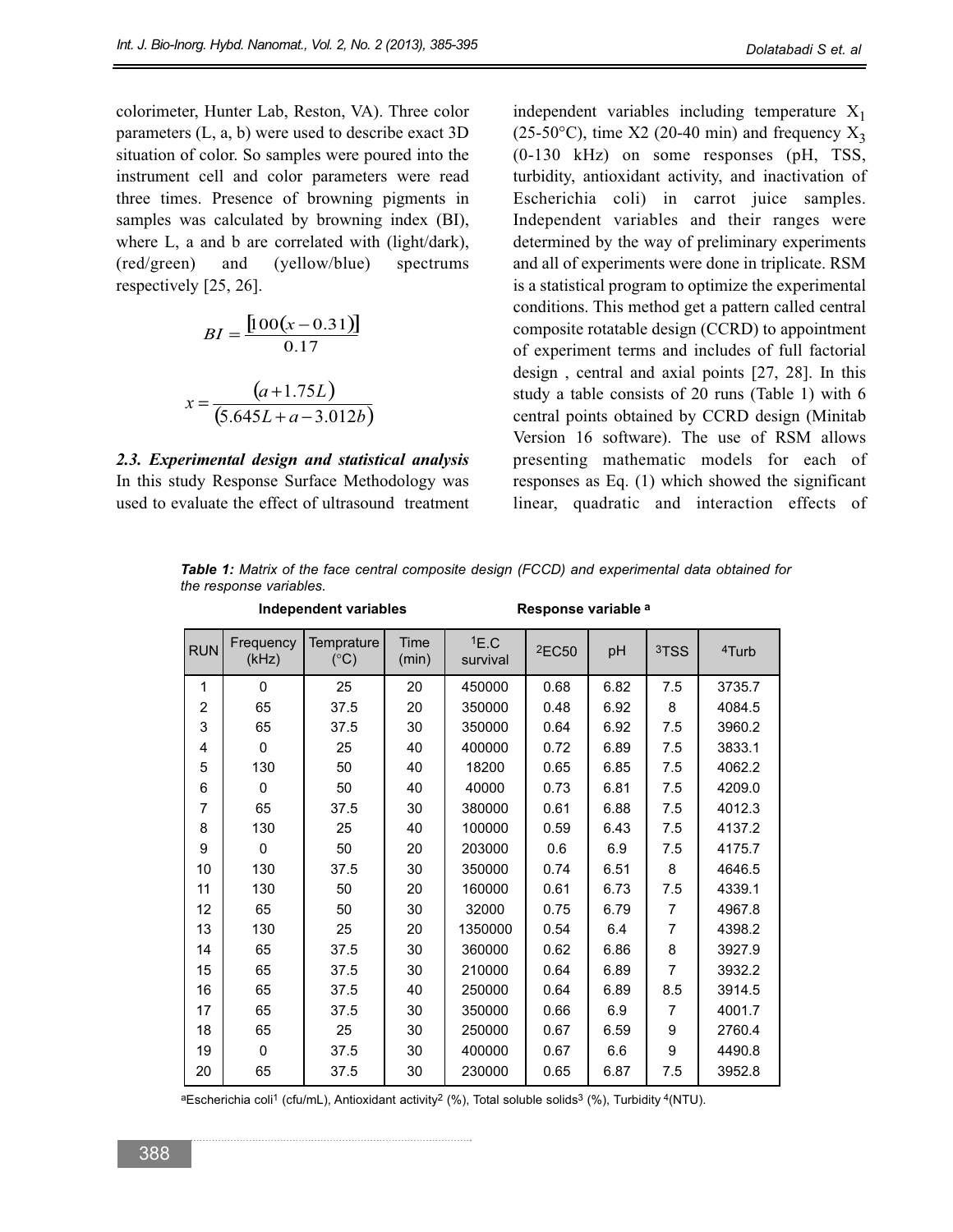independent variables on each response with their coefficients, respectively.

$$
Yk = \beta k0 + \sum_{i=1}^{5} \beta k iXi + \sum_{i=1}^{5} \beta k iXi2 + \sum_{i=1}^{4} \sum_{j=i=1}^{5} \beta k i jXiXj
$$
  
(*K* = 1,2,3,...,5) (1)

Where Y is the predicted response and with different subscripts is explanatory of constant regression coefficients and is correlated with linear, quadratic and interaction terms of independent variables respectively. Analysis of variance table gotten by RSM presents the effect in surface lower than 5% that are explanatory as



*Figure 1-A: Effects of temperature and frequency of ultrasound on E. coli inactivation.*



*Figure 1-B: Surface plots of effects of time temperature and frequency of ultrasound on E. coli inactivation.*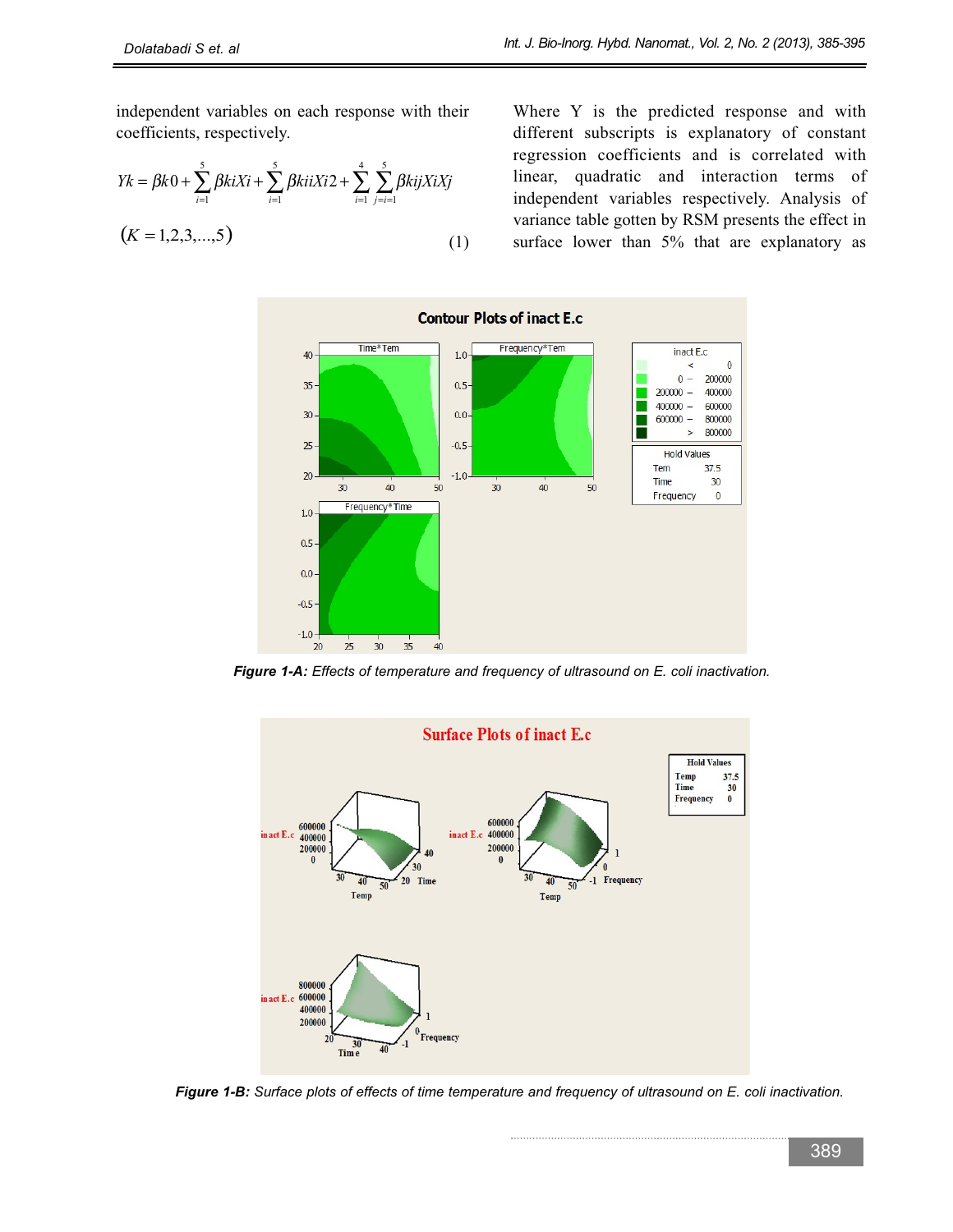

*Figure 2-A: Effects of time, temprature and frequency of ultrasound on pH.*



*Figure 2-B: Surface plots of effects of time temperature and frequency of ultrasound on pH.*

significant effects (Table 2) [29]. RSM also shows the interaction effects of independent variables on each of responses using contour and 3D surface plots [30]. Color assay results were not entered into response surface. Duncan's new multiple range test was used to explain the color changes.

#### **3. RESULTS**

#### *3.1. Escherichia coli inactivation*

According to results of analysis of variance (ANOVA) shown at Table 2, among of linear effects only frequency  $(X_3)$  has significant linear effect on inactivation of the bacterium and among of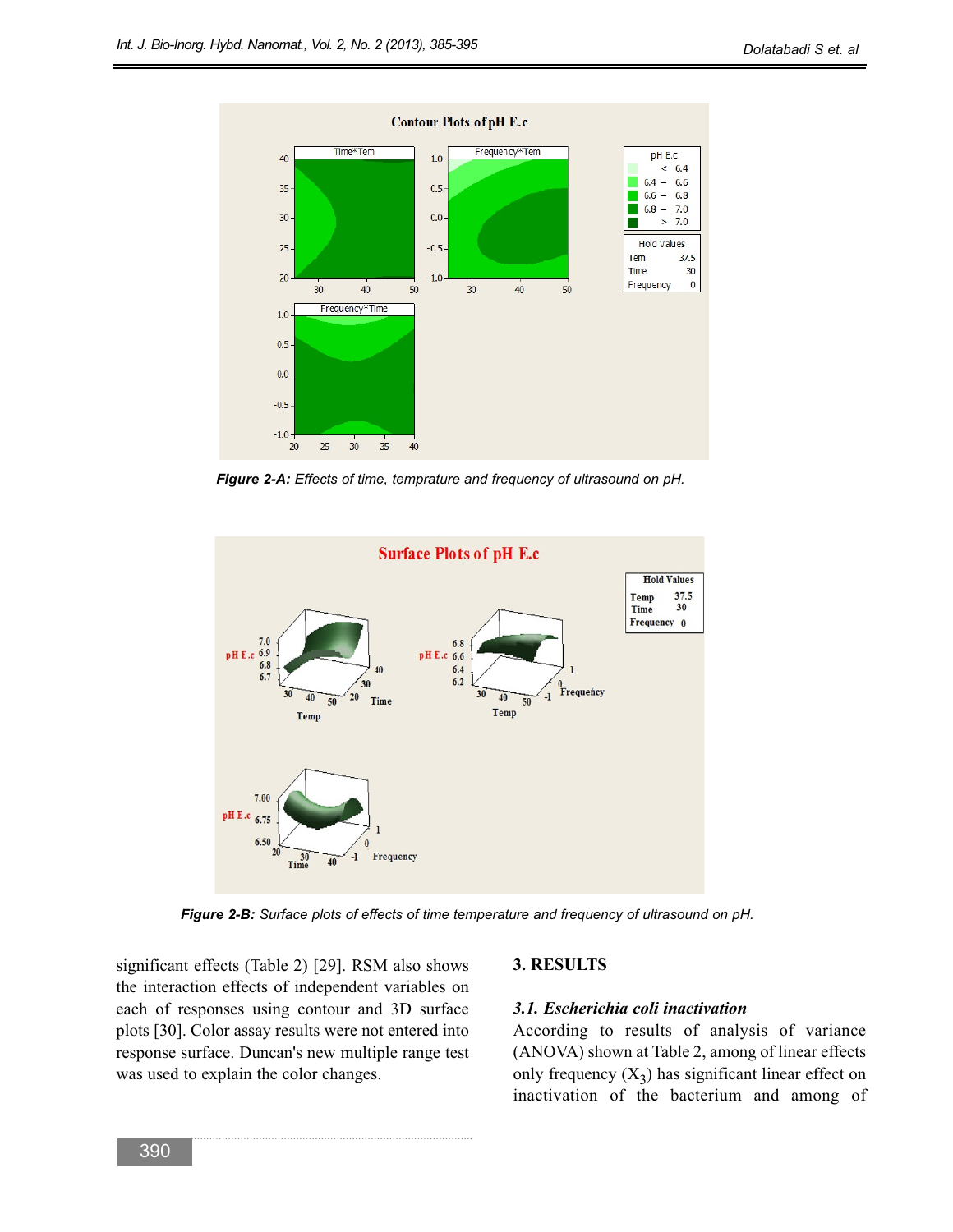

*Figure 3: Effect of time and ultrasound on browning index at constant temperature.*



*Figure 4: Effect of temperature and ultrasound on browning index at constant time.*

| Turb <sup>4</sup> (NTU)  |             | $TSS3$ (%)                   |                              | <b>PH</b>                |                          | $EC502$ (%)              |             | EC<br>survival <sup>1</sup> (cfu/mL) |             | DF             | Source                        |
|--------------------------|-------------|------------------------------|------------------------------|--------------------------|--------------------------|--------------------------|-------------|--------------------------------------|-------------|----------------|-------------------------------|
| PV                       | Coefficient | PV                           | Coefficient                  | PV                       | Coefficient              | PV                       | Coefficient | PV                                   | Coefficient |                |                               |
| 0.977                    | 83.590      | 0.467                        | 3.88750                      | 0.001                    | 7.14125                  | 0.669                    | 0.134       | 0.147                                | 1867640     | 9              | Model                         |
| 0.286                    | 142.125     | 0.507                        | 0.15573                      | 0.138                    | 0.04265                  | 0.084                    | $-0.025716$ | 0.856                                | 9765        | 1              | $X_1$                         |
| 0.704                    | 61.753      | 0.810                        | 0.06966                      | 0.029                    | $-0.08419$               | 0.005                    | 0.060655    | 0.253                                | -79273      | 1              | $X_2$                         |
| 0.286                    | 720.865     | 0.657                        | $-0.52500$                   | 0.007                    | $-0.45500$               | 0.313                    | $-0.072000$ | 0.019                                | 73987       | 1              | $X_3$                         |
| 0.357                    | $-1.555$    | 0.496                        | $-0.00204$                   | 0.222                    | $-0.00044$               | 0.085                    | 0.0003226   | 0.286                                | $-752$      | 1              | $X_1^2$                       |
| 0.678                    | $-1.075$    | 0.883                        | $-0.00068$                   | 0.020                    | 0.00146                  | 0.004                    | $-0.000991$ | 0.699                                | 415         | 1              | $X_2^2$                       |
| 0.096                    | 461.609     | 0.695                        | 0.18182                      | 0.003                    | $-0.20364$               | 0.116                    | 0.045909    | 0.290                                | 116509      | 1              | $X_3^2$                       |
| 0.947                    | $-0.080$    | 0.818                        | $-0.0005$                    | 0.783                    | $-0.00007$               | 0.537                    | 0.00008     | 0.069                                | 995         | 1              | $X_1X_2$                      |
| 0.439                    | $-9.5$      | 0.818                        | 0.005                        | 0.013                    | 0.00750                  | 0.414                    | 0.002       | 0.204                                | $-6648$     | $\mathbf{1}$   | X <sub>1</sub> X <sub>3</sub> |
| 0.583                    | $-8.357$    | 0.818                        | 0.00625                      | 0.507                    | 0.00212                  | 0.537                    | $-0.001$    | 0.037                                | $-14735$    | 1              | X <sub>2</sub> X <sub>3</sub> |
| $0.001$                  |             | 0.027                        | $\qquad \qquad \blacksquare$ | 0.001                    | $\overline{\phantom{a}}$ | 0.012                    |             | 0.012                                |             | 5              | Lack-of-fit                   |
| $\overline{\phantom{a}}$ | 0.5047      | $\qquad \qquad \blacksquare$ | 0.1578                       | $\overline{\phantom{0}}$ | 0.86                     | $\overline{\phantom{a}}$ | 0.7618      | $\qquad \qquad \blacksquare$         | 0.7967      | $\overline{a}$ | $R^2$                         |

*Table 2: ANOVA and regression coefficients of the second-order polynomial models for the response variables.*

aEscherichia coli1 (cfu/mL), Antioxidant activity2 (%), Total soluble solids3 (%), Turbidity 4(NTU).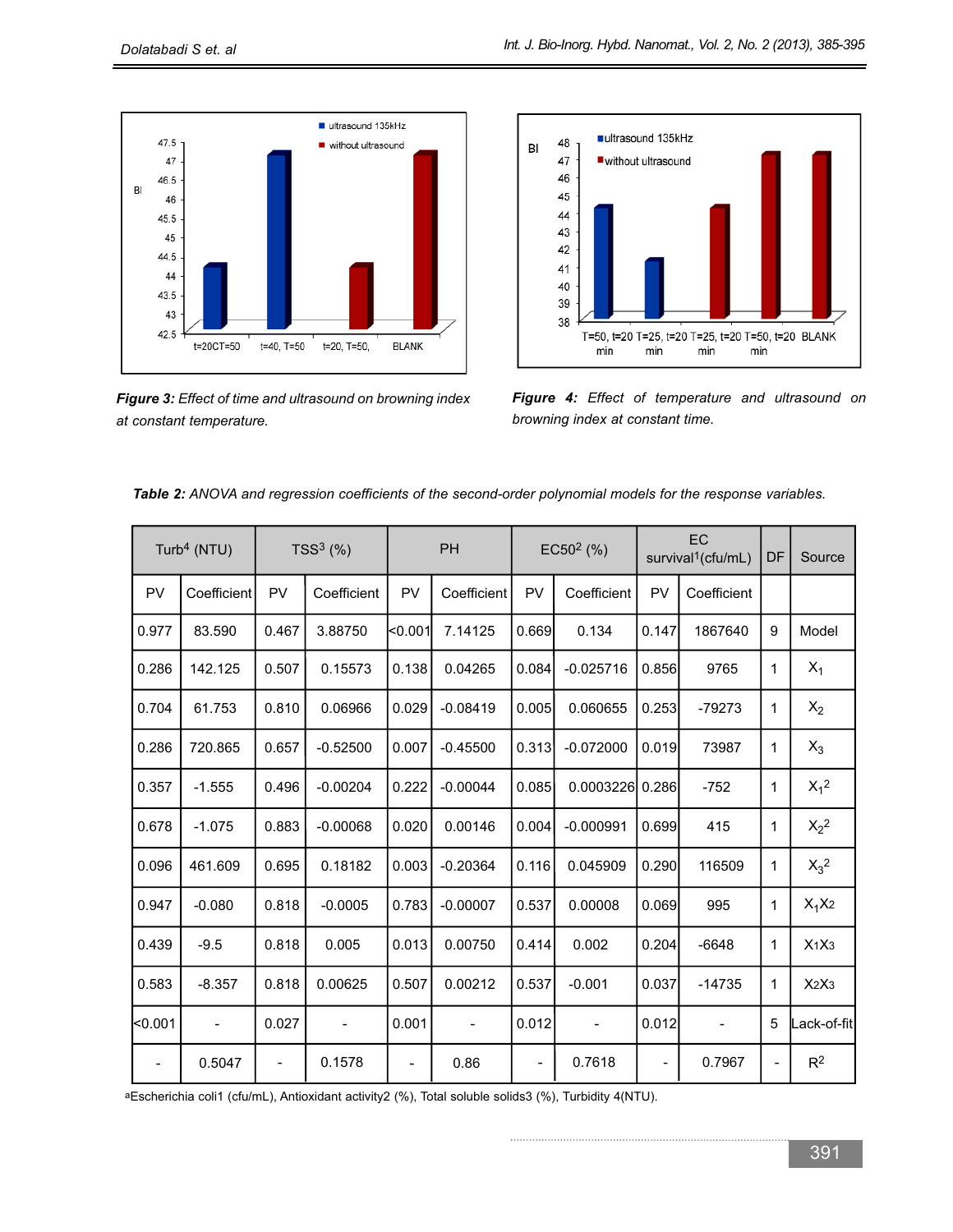interactive effects between independent variables only frequency time interaction  $(X_2-X_3)$  was significant  $(P<0.05)$ . Model for inactivation is obtained as followings:

Inactivation of *Escherichia coli*= 1867640 + 739870 $X_3$  - 14735 $X_2 X_3$ 

As it can be seen from Figure 1-A, the survival rate depends on time and time had more effect on survival rate than frequency. Figure 1-B shows the survival rate decreased with time which is more pronounced at higher frequencies.

### *3.2. Antioxidant activity*

Results of ANOVA presented at Table 2 showed that only linear effect of time  $(X_3)$  and quadratic effect of time  $(X_2)$  on antioxidant activity were significant ( $P<0.05$ ). Contour and surface plots of samples showed that antioxidant activity was decreased with time and the highest antioxidant activity was observed at times less than 25 min. Model for antioxidant activity of samples is obtained as followings:

Antioxidant activity=  $0.134000 + 0.060655X_2$  -0.000991

### *3.3. pH*

Based on results of analysis of variance  $X_3$ (frequency's linear effect),  $X_2$  (time's linear effect),  $X_2$ 2 (time's quadratic effect) and  $X_3$ 2 (frequency's quadratic effect) had negative effects on pH (P<0.05). Among interactive effects, only  $X_1 - X_3$ interaction (temperature - frequency) had a significant effect on pH. Since pH had a limited variation range, the only factor exerting the highest effects on pH was frequency so that an increase in frequency led to pH reduction (Figures 2-A and B).

pH= 7.14125 - 0.08419 $X_2$  - 0.45500 $X_3$  + 0.00146  $X_2^2$  - 0.20364 $X_3^2$  + 0.00750 $X_1X_3$ 

### *3.4. Total soluble solids and turbidity*

Results of AVOVA presented at Table 2 showed that none of linear, non- linear and interactive effects on total soluble solids were significant ( $P > 0.05$ ). This was the same for turbidity.

Turbidity=  $83.590 + 142.125X1 + 61.753X_2 +$ 720.865 $X_3$  - 1.555 $X_1^2$  - 1.075 $X_2^2$  + 461.609 $X_3^2$  - $0.080X_1X_2 - 9.500X_1X_3 - 8.357X_2X_3$ 

Total soluble solids=  $3.88750 + 0.15573X_1 +$  $0.06966X_2 - 0.52500X_3 - 0.00204X_1^2 - 0.00068$  $X_2^2$  + 0.18182 $X_3^2$  - 0.00050 $X_1X_2$  + 0.005  $X_1X_3$  $+ 0.00625X_2X_3$ 

### *3.5. Browning index*

Figures 3 and 4 show that the highest value for browning index belonged to control sample. At a constant temperature (Figure 3) browning index was increased with time and the use of ultrasound had no effect on this index. Furthermore, at a constant time (Figure 4) browning index of control sample was higher than that of ultrasound treated samples. It can be concluded that browning index was increased with temperature.

### **4. DISCUSSION**

### *4.1. Escherichia coli inactivation*

As Figures 1 A and B show survival rate was decreased with time especially at higher requencies. Another study in 2011 showed that microbial load reduced by sonication depended on time. Considering the effect of sonication on total plate count (TPC), they found that reduction in microbial load occurred only after 60 minutes and microorganism cellular wall was destructed only when sonication time was increased to longer periods. They also attributed microorganism killing during sonication process to the series of physical and chemical mechanisms occurred during cavitation [15]. Ahmad and Russell (1975) obtained the same result during inactivation of Bacillus cereus and Candida albicans spores by ultrasonic bath technique. They found that applying of ultrasound was useful for time periods upper than30 min [31]. Another group of researchers (2008) stated that there were several targets for killing cells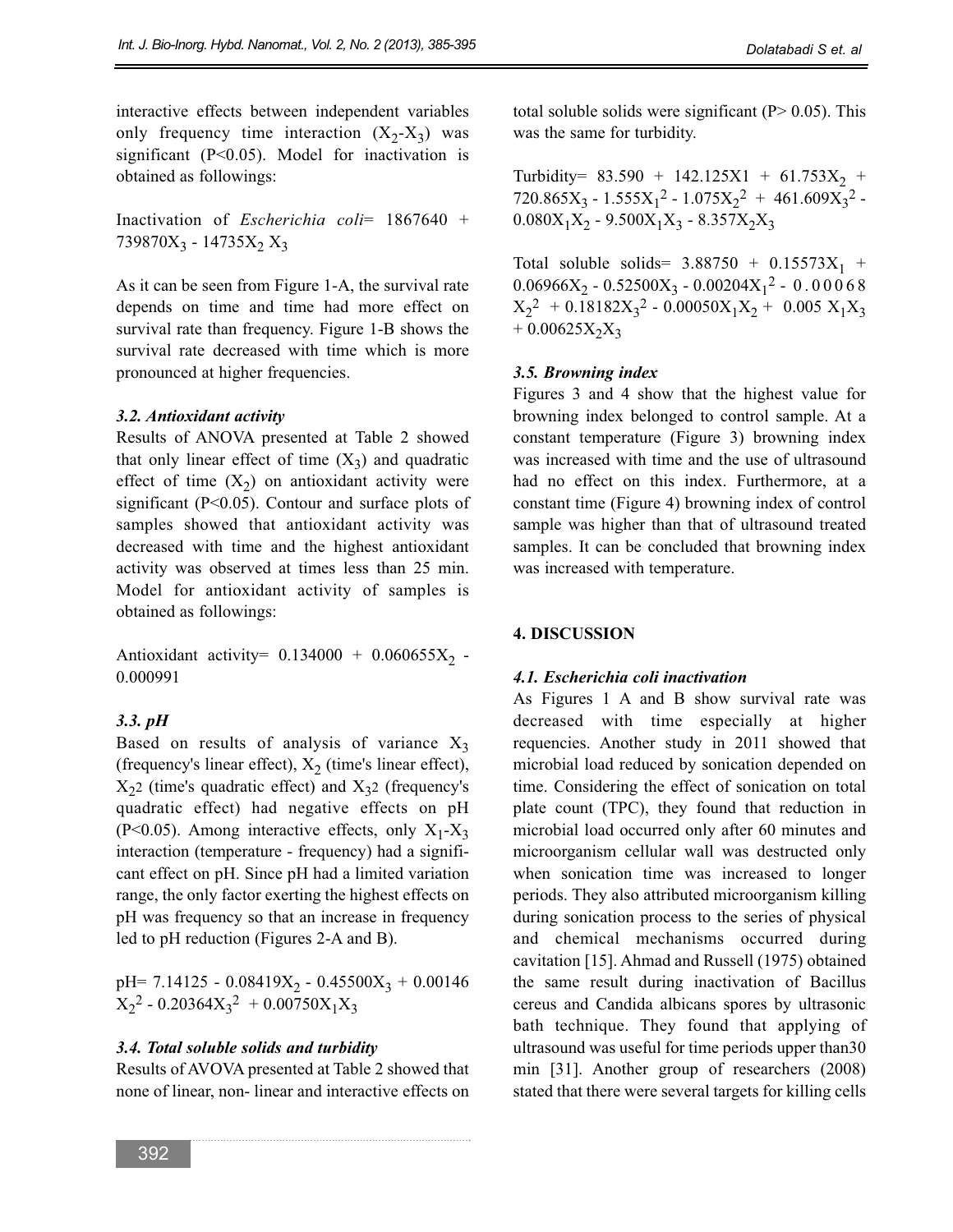by ultrasound waves including cellular wall, cytoplasmic membrane, DNA, intracellular structure and external membrane [32]. In accordance with this, another research (1989) showed that ultrasound treatment could have crucial effect on cytoplasmic membrane and that destruction rate of microbial cells by ultrasound depended on experimental conditions and microorganism species. Based on this study ultrasound by itself can't kill spores [33]. Oyane et al., (2009) attributed microorganism death to the formation of free radicals and hydrogen peroxide [34].

### *4.2. Antioxidant activity*

It should be noted that antioxidant activity in the diet is related to presence of bioactive phenolic compounds, ascorbic acid, tocopherol and carotenoides in plants which increases body resistance to oxidative stress [35]. The same result was obtained on ascorbic acid content of melon juice under thermo-sonication treatment; in mentioned study when process time was increased from 0 to 10 minutes, ascorbic acid content was decreased and at extreme conditions (the highest amplitude, frequency and time) ascorbic acid percent was reduced to 50% significantly (P<0.05). Furthermore significant decrease was observed on phenolic compounds content of melon juice when temperature increased up to 45°C at higher frequencies and times [36]. Ascorbic acid decomposition can attribute to the intensified physical conditions occurred in bubbles during cavitation [37, 38] and to simultaneous or separate disintegration of these bubbles. In other words because these bubble are full of vapor and soluble gases such as  $O_2$  and  $N_2$  they bring about consequent sonochemical reactions [39]. Ascorbic acid decomposition in higher frequencies and times has also been attributed to oxidation by free radicals [40]. Another same result was observed by Zhou et al., (2006) on destruction of Astaxanthin (one kind of carotenoid pigments) under ultrasound treatment. They stated that these changes are more severe at higher times and powers of ultrasound [41].

## *4.3. pH*

The only factor influencing pH significantly was frequency which was probably due to the partial decomposition of some compounds as a result of ultrasound which leads to the formation of  $H^+$  ions, higher solubility and enhancement of acidity. In a study (2010) done on the use of ultrasound for grape puree, it was found that sonication treatment increased total acidity by 13.6% compared to control treatment (traditional enzymatic treatment). Their result was attributed to better derivation of acidic compounds by ultrasound [42]. It should be noted that effect of ultrasound on pH, depends on intensity of frequency, treatment time, temperature and type of juice. Thus Tiwari et al., (2009a) found any significant effect on pH in treated orange juice. They attributed this observation to extents of applying frequency, temperature and time during sonication [43]. Another study was done in 2006 on apple cider and showed insignificant effect on pH [44]. Dizadji et al., (2012) studied on the effect of ultrasound in kiwi juice and found no significant effect on pH due to buffer effect of kiwi juice [45].

### *4.4. Browning index*

As Figures 3 and 4 show, the highest amounts of browning substances were produced in control sample. At higher intensities of ultrasound and temperature beta carotene decomposition rate was decreased. The reason was that bubbles formed due to the cavitation process inhibited emission of ultrasound waves under these conditions as a result of enhanced size. Also disintegration of these large bubbles led to decrease in cavitation effects [46]. Therefore the factor causing the highest changes in samples color was temperature. This can be attributed to the formation of dark compounds at higher temperatures. In order to study [47] they showed a relationship between the formation of insoluble brown compounds and mechanisms of hydrolysis or decomposition of anthocyanin caused by heat. Formation of browning compounds requires sugar. Presence of bacterium in samples was not ineffective in color changes. Therefore, it can be concluded that at higher temperatures higher number of bacterium was killed and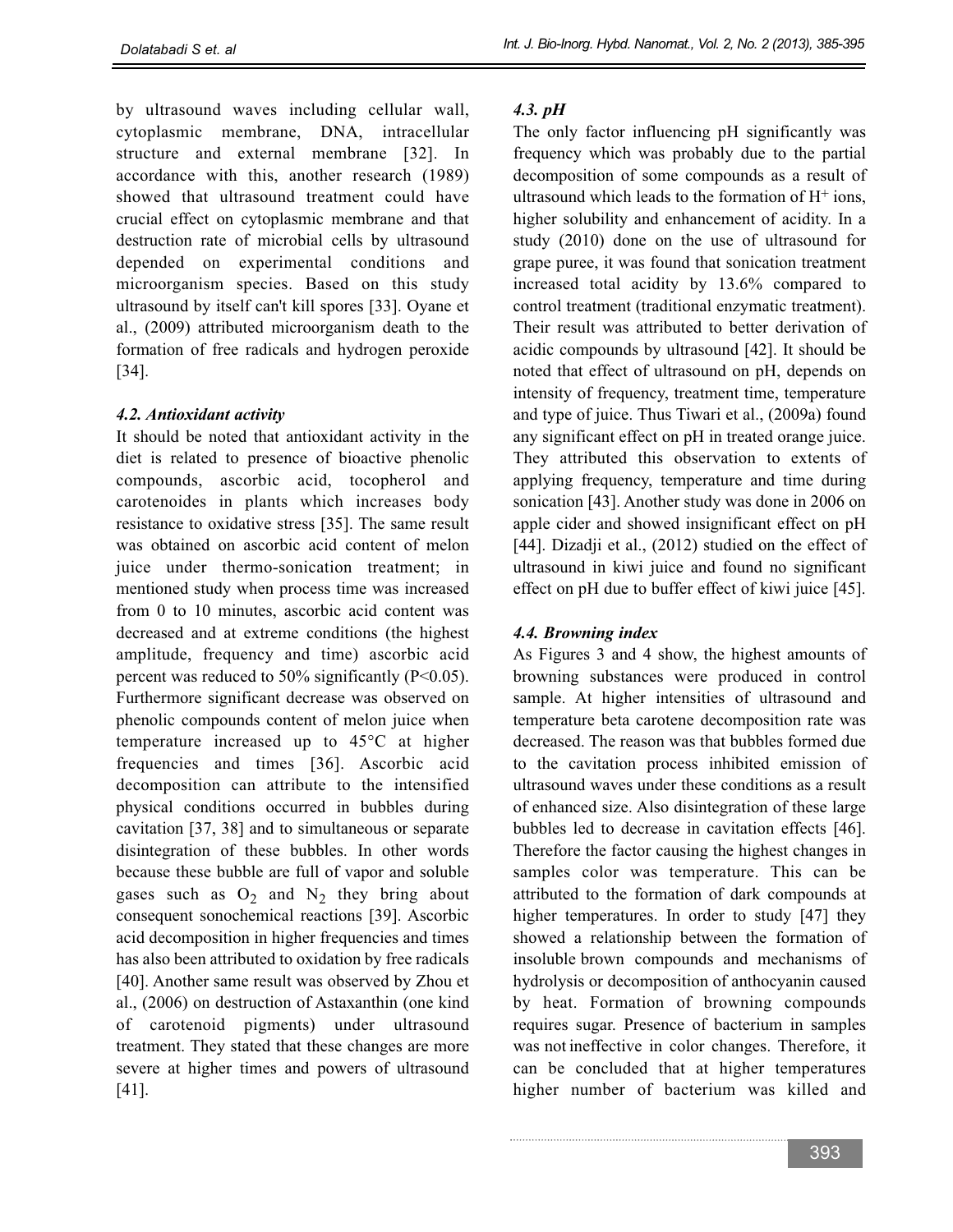consequently the consumption of sugar matters was decreased. This can lead to the presence of higher amounts of sugar substances for involvement in browning reactions.

### **5. OPTIMIZATION**

In this study two responses; Escherichia coli inactivation and antioxidant activity; were optimized by RSM. The main purpose of our study was achieving to the highest level of Escherichia coli inactivation and the least level of antioxidant activity destruction. These two responses vary inversely. It means that each factor causes further Escherichia coli inactivation, it can also cause a decrease in antioxidant activity which is not desirable. The best conditions to obtain maximum E. coli inactivation and minimum antioxidant activity destruction were determined as temperature= 48.73°C, time= 47.28 min and frequency= 130 kHz by RSM optimization. In this optimized condition, the residual amount of Escherichia coli will be (approx.  $1.003 \times 10^4$  cfu/mL) and in other pronunciation we will receive to 100% of Escherichia coli inactivation goal.

#### **6. CONCLUSIONS**

Analysis of variance (ANOVA) showed that in Escherichia coli inactivation the linear effect of frequency and also interaction effect of frequencytime were significant ( $p<0.05$ ). According to the ANOVA, it was seen that regarding antioxidant activity, linear and quadratic effects of time were significant ( $p<0.05$ ). The pH of samples was changed significantly ( $p<0.05$ ) under the linear and quadratic effects of time and frequency and also interaction effect of temperature-frequency. No significant effect of any variables was found on turbidity and total soluble solid of all samples (p>0.05). About Browning index of samples the highest level was found in control sample.

#### **ACKNOWLEDGMENTS**

Authors wish to express their especial thanks to the University of Tehran, Department of Food Science and Technology because of provided facilities for this study in Transfer Phenomena Lab (TPL) and also to Islamic Azad University, Varamin-Pishva Branch for their assistance.

#### **REFERENCES**

- 1. Marx M., Stuparic, M., Schieber, A., & Carle, R., *Food Chem.*, **83** (2003), 609.
- 2. Carle R., *Fruit Process*, **9** (1999), 342.
- 3. Marx M., Schieber A., & Carle R., *Food Chemistry*, **70** (2000), 403.
- 4. Riccioni G., *Current Atherosclerosis Reports*, **11** (2009), 434.
- 5. Gupta A.K., Kumar A., and Singh B., *J. Food Eng.*, **79** (2007), 471.
- 6. C. Gopalan, S.B.V. Rama, S.C. Balasubramanian, 1989. *Nutritive Value of Indian Foods- revised edition*. National Institute of Nutrition, Indian Council of Medical Research, Hyderabad, India.
- 7. Park S.J., Lee J.I., & Park J., *J. Food Sci.*, **67** (2002), 1827.
- 8. U.S. FDA, *Fed. Reg.*, **65** (2000), 71056.
- 9. S.M. Alzamora, A. Lopez-Malo, & M.S. Tapia, Overview. In S. Alzamora, M.S. Tapia, & A. Lopez-Malo, (Eds.), 2000. *Minimally processed fruits and vegetables. Fundamental aspects and applications*, Maryland, USA: Aspen Publishers, Inc.
- 10. Cheng L.H., Soh C.Y., Liew S.C., *J. Food Chem.*, **104** (2007), 1396.
- 11. Seymour I.J., Burfoot D., Smith R.L., Cox L.A., & Lockwood A., *Int. J. Food Sci. and Technol.*, **37** (2002), 547.
- 12. Lillard H.S.Z., *J. Food Prot.*, **8** (1993), 716.
- 13. McClements J.D.Z., *Trends Food Sci. Tech.*, **6** (1995), 293.
- 14. Chaves-Olarte E., Vallant-Barka F., & Wong E., *Food Research International.Article in Press*, (2010). doi:10.1016/J.Foodres.07.037.